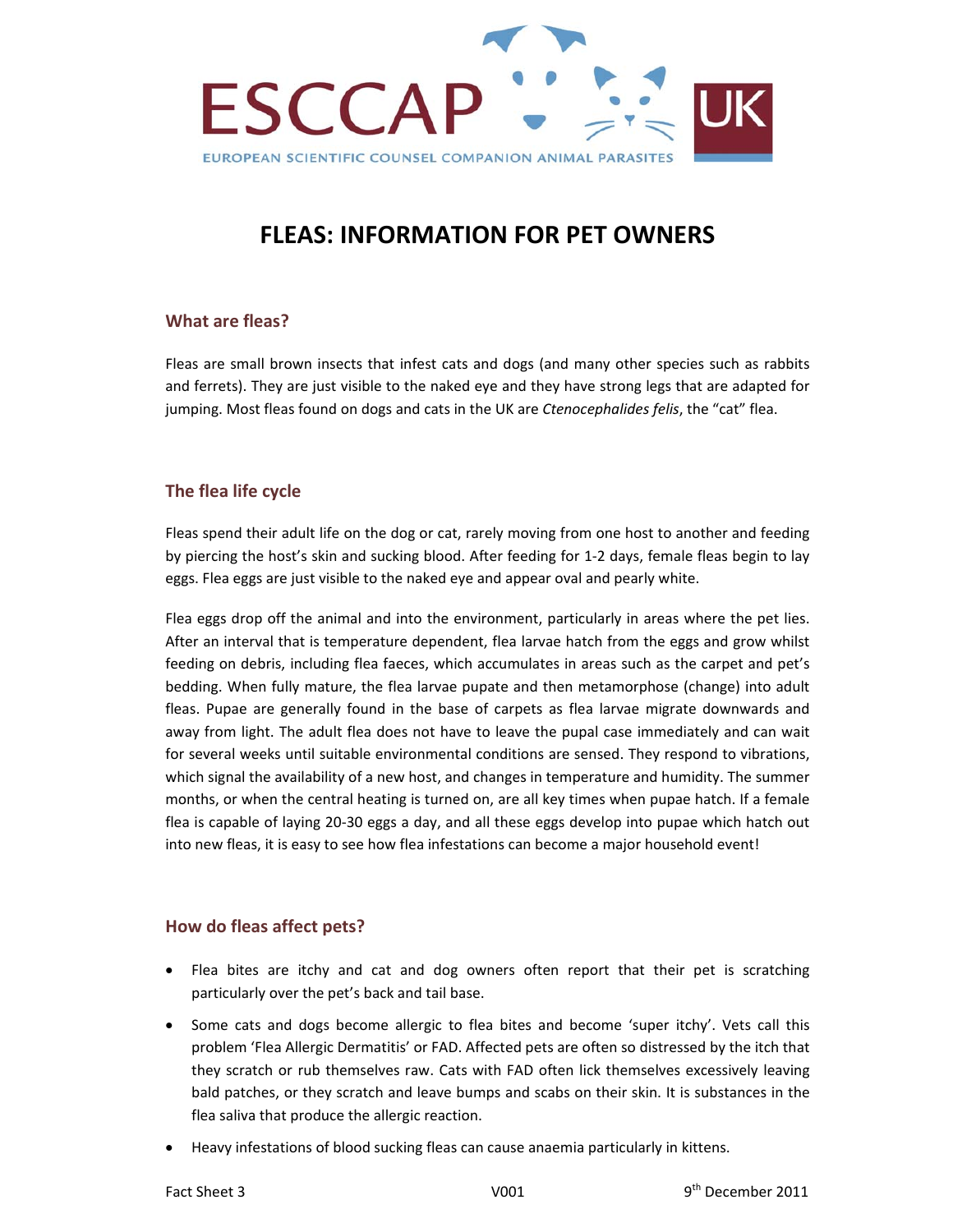

 Fleas can contain the immature 'cyst' stage of a tapeworm called *Dipylidium caninum*. If a cat or dog swallows a flea that harbours a cyst whilst grooming, then the parasite can complete its lifecycle ending up as a mature tapeworm in the intestine of the dog or cat. Owners become aware there is a *Dipylidium* tapeworm problem in their pet when they notice tapeworm segments emerging from their pet's anus. The tapeworm transmission is completed when these segments which contain eggs disintegrate in the environment and are ingested by flea larvae. Pets affected with *Dipylidium* will need to be wormed *and* given flea treatments.

## **How do fleas affect people?**

- Fleas will bite people causing localised itching and soreness. The most common site for bites is around the feet and legs, these being the most accessible parts available to a newly hatched flea as it emerges from a pupa lodged in the carpet.
- Fleas can spread diseases such as 'cat scratch disease' caused by the bacterium *Bartonella henselae.* This bacterium rarely causes problems in cats but people with weak immune systems are at increased risk of getting seriously ill with cat scratch fever. Around 40% of cats will acquire this bacterium at some point in their lives. Fleas spread the infection between cats. The infection is also present in flea dirt. Infected flea droppings on the cat's fur or claws are the source of human infections. Humans can be infected via a cat's scratch, bite or lick. The key to preventing 'cat scratch fever' is to practise excellent flea control and avoid cat scratches or bites.

# **How can I tell if my pet has fleas?**

Dogs and cats can be regularly checked for flea infestations by running a fine toothed 'flea comb' through the animal's coat. This may pick up the adult fleas themselves or 'flea dirt' (flea faeces or droppings). Flea faeces look like black/brown specks of dirt in the coat, they are often comma shaped. Flea dirt placed onto a piece of wet kitchen paper leaves a tell-tale ring of red around it as the blood content in the faeces spreads into the paper.

# **How do I deal with a flea infestation?**

The key to eliminating a flea infestation is to deal with all stages of the flea lifecycle, not just the adult fleas found on a pet. This means that several products may need to be used to ensure successful flea control.